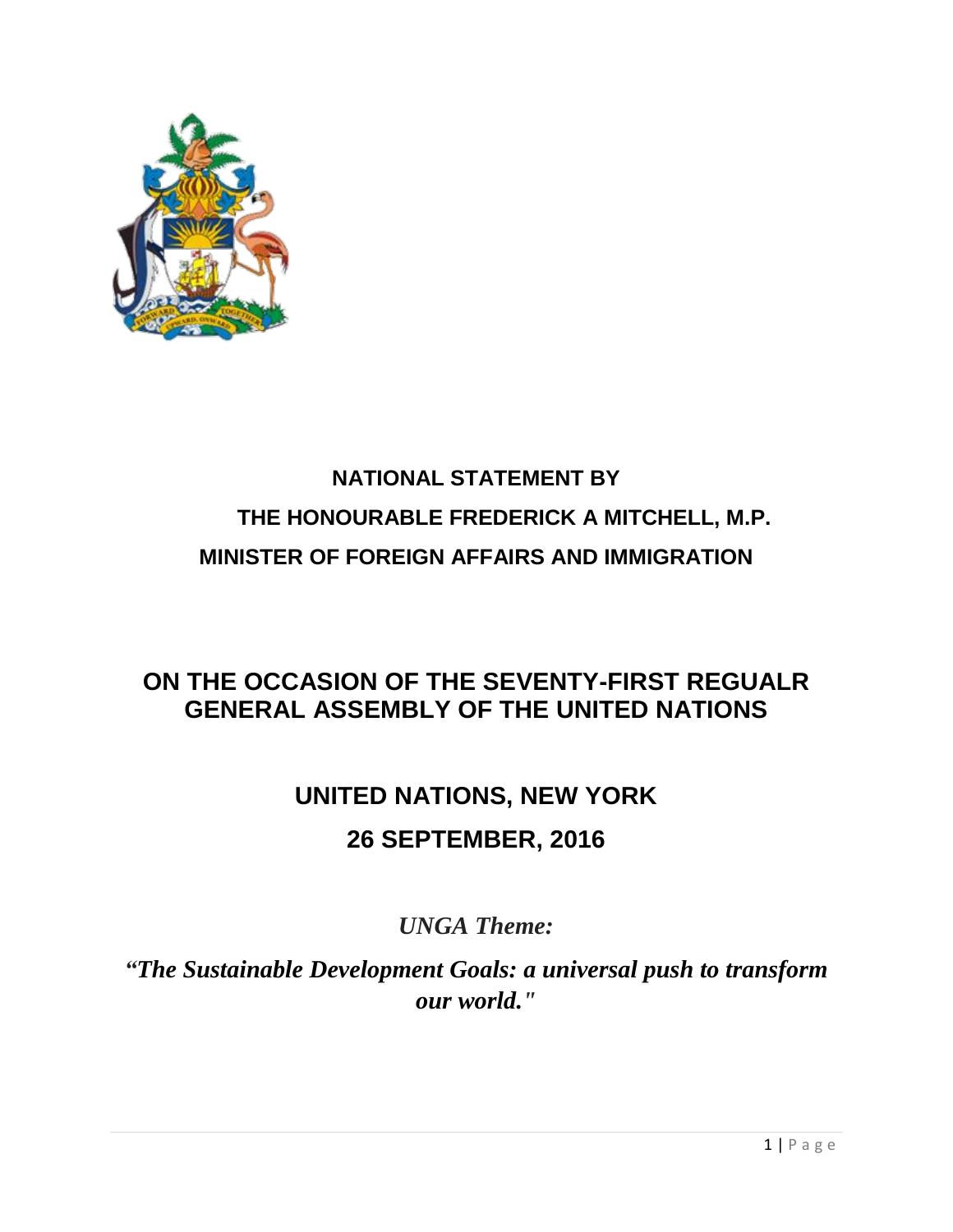Next year this time, General Elections will have been held in The Bahamas. This means that this is the last time that I will address this General Assembly in this term. For me, it has been a special privilege, one that I have cherished since I first stepped onto this platform in 2002.

I wanted to do something special this year and so I have the honour of having with me my constituents from The Bahamas, and in particular, some of the religious and civic leaders of my community in Fox Hill which I represent: Rev. J Carl Rahming and Mrs. Rahming, Bishop Carrington Pinder and Mrs. Pinder, Rev. Hartman Nixon and Mrs. Nixon, Rev. Daniel Hall and Mrs. Hall and Rev. Sherelle Saunders.

I also recognise the Opposition's spokesman on Foreign Affairs, the Shadow Minister, Hubert Chipman MP and his wife.

It is the policy of the Government of The Bahamas that there should be, in so far as is possible, a multi-partisan consensus on foreign affairs so that there is a seamless transference of ideas and policies amongst the parties.

Secondly, the civic leaders are here because I wanted to show that contrary to an all prevailing narrative, foreign affairs is not some esoteric academic discipline but is a real life exercise connected to the real lives of the people in my constituency and to all ordinary people around the world. I am glad they are here.

Jack Lew, the Treasury Secretary of the United States, in a recent television interview talked about the value of starting a bank account, and the value of saving, and the connection to the involvement of ordinary people into the economy of his country. It was a telling message.

But throughout the Caribbean, where the tradition has been from the time a child is born to provide them a bank account as a gift at christening, it has become so difficult for a child, not to mention an adult, to open a bank account, so much so, that many argue that it is a disincentive to joining the financial system.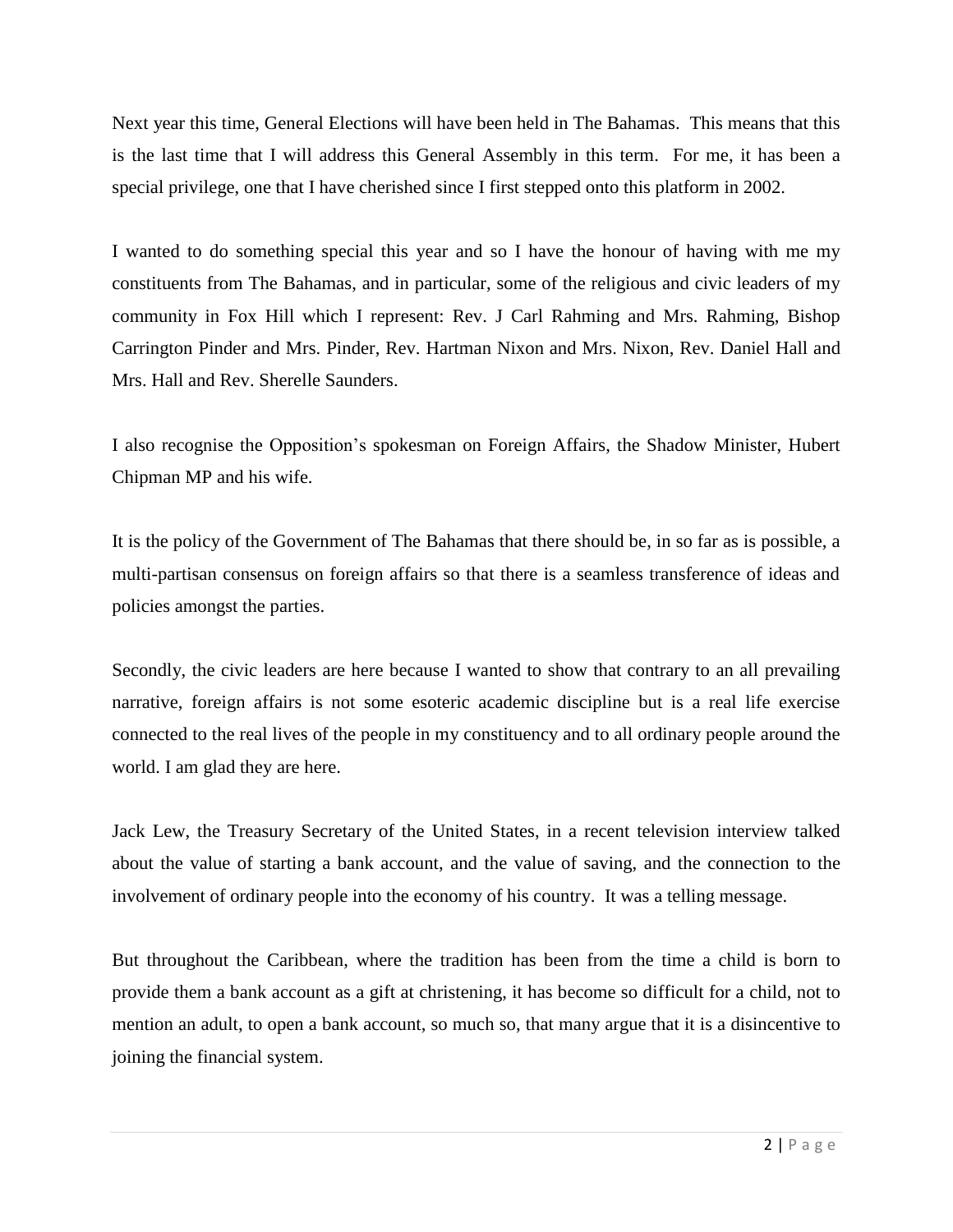Indeed, not only is this a problem in the Caribbean, but a British Minister told me about how one of the leading politicians in his country could not open an account for his 12 year old daughter because she is what is called a politically exposed person or PEP. That is obviously wrong.

The problem is overregulation imposed on countries by the OECD has led to negative unintended consequences.

Suddenly, being a politician or in a politician's family is to run the risk of being refused normal banking services around the world because the "risks" are too high. This is wrong.

I start there to bring home starkly what all CARICOM countries have described in this forum as the dangers of de-risking. What I described is a part of that whole cloth. Banks in the developed world, principally in the United States, are refusing to cash the cheques of some Caribbean banks because they say the risk of policing the CARICOM banks on the issue of compliance to the new rules is too high and the business which they get is too low. Thus, the services have been stripped across the Caribbean.

This is the same Bahamas and Caribbean that tens of millions of people from the United States and Europe visit every year. The visitors expect that all the modern services will be available when they land to dip their toes in the water and sun themselves on the beach. These Caribbean territories described in their tourist brochures as paradises, are being treated as if they are hell on earth by dint of these new financial rules, using pejorative expressions like tax havens, and imposing unfair rules and sanctions on these societies, which may prevent valuable remittances to folks back home or prevent paying the school fees of Bahamian students abroad.

At the same time, as this destruction is being wrought, these same small countries are asked and lobbied to vote for this or that cause in the interest of developed countries. But what many of our leaders and peoples are asking is, "Where is the compensating give and take on this issue"?

The Bahamas, indeed no CARICOM country, shields anyone involved in unlawful behavior. No country.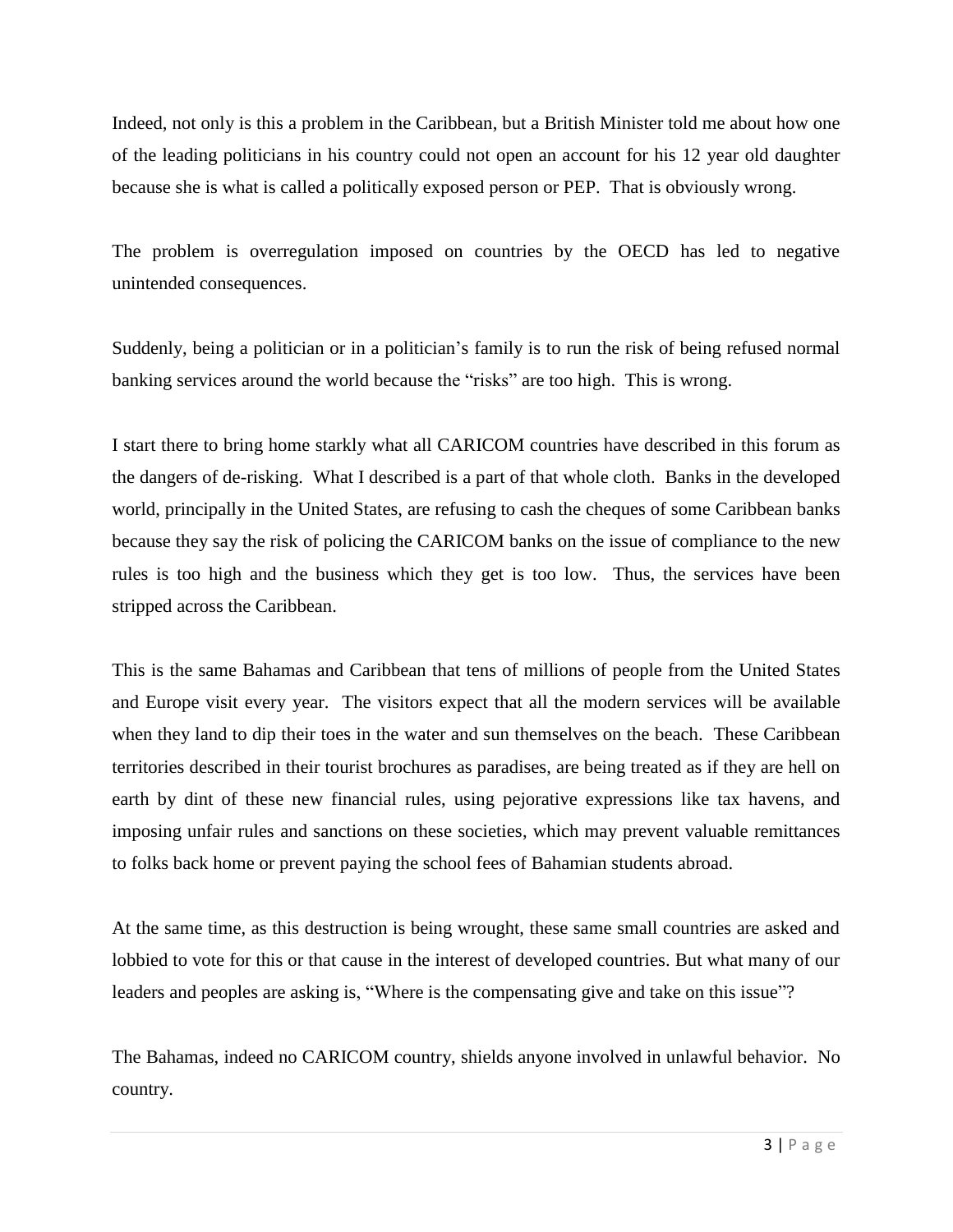All applicable agreements are adhered to and are complied with in connection with money laundering and the unlawful escape from taxes. The attacks on The Bahamas and the CARICOM region are inaccurate and unfair.

The recent attacks in the press about the Bahamas' financial services sector are simply reprehensible and violations of international norms. We reject them.

Normally, one does not seek to make a moral case in this forum. But there is a moral equivalence which is being argued by the developed countries. They argue that even though the laws exist on the protection of privacy and of private property without illegal seizure by the state, even though the countries in the region are independent and free to do as they wish, the fact of our countries are bankers for those seeking to take advantage of tax competition, is somehow immoral because it robs the developed world of legitimate revenue.

This is not true. The evidence is that the wealth accumulated offshore goes back to the developed countries and therefore these offshore sectors are of benefit to the developed world.

We would argue that another moral argument is that if the societies of the Caribbean collapse because of the over regulation, then the result of the destruction of millions of families would be the greater moral wrong.

If then you argue that it is immoral to evade your responsibility to pay taxes at home and we agree, we also argue that you have a moral responsibility to understand that over regulation and changing the goalposts, and not creating a level playing field in the financial services sector, and de-risking being part of that whole cloth, can bring about in their effects an immoral result. This problem must be solved by those who imposed the regulations. It is a moral imperative.

#### Mr. President,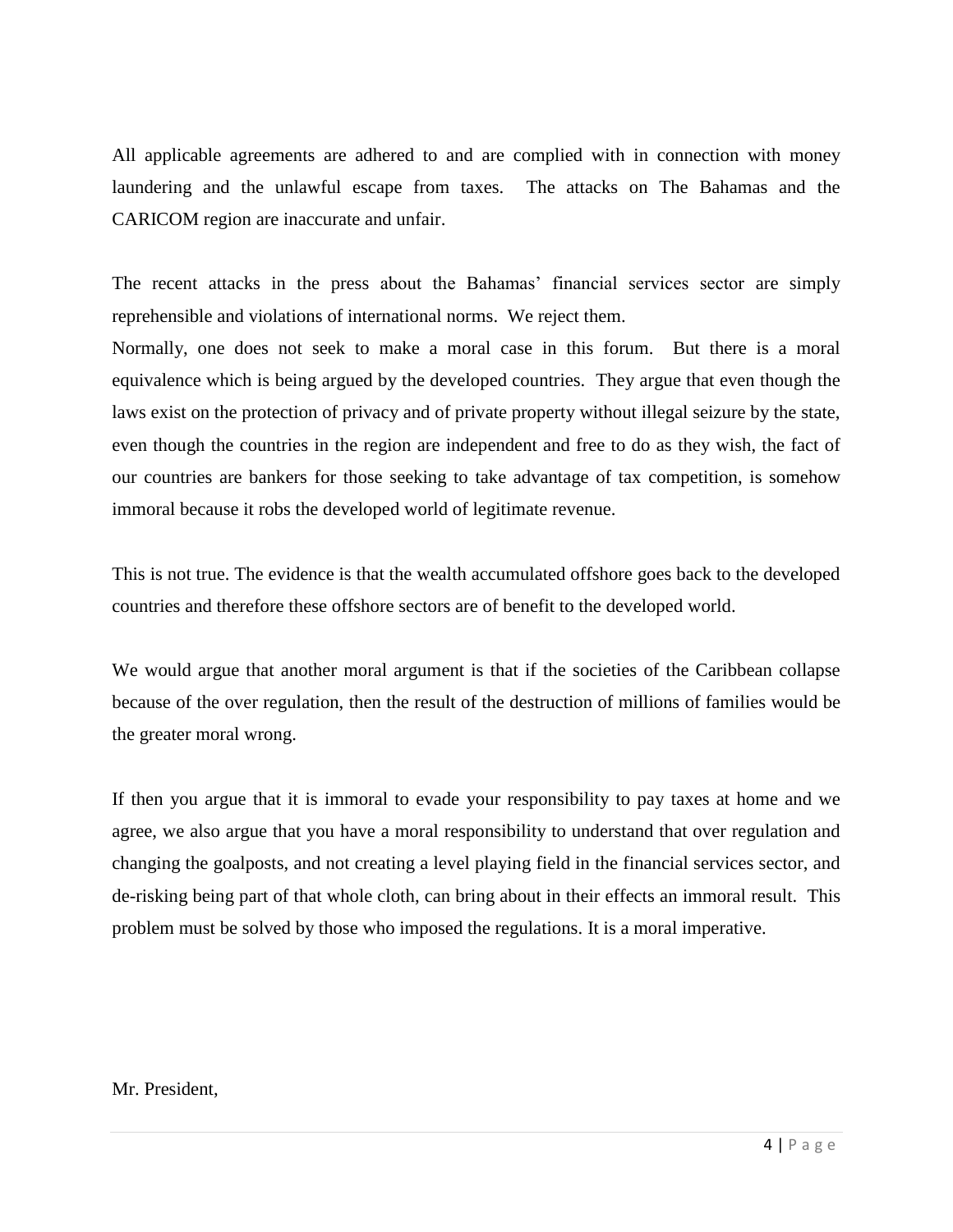The Bahamas was pleased to join the United States and others in the Safe Ocean Network, a global initiative aimed at combating all aspects of the fight against illegal fishing, including detection, enforcement, and prosecution. On Wednesday last, I deposited the instruments of accession for the FAO's Port State Measures Agreement to Prevent, Deter and Eliminate Illegal, Unreported and Unregulated Fishing.

Safe governance of the Ocean has also informed the decision of The Bahamas to seek another term on the Council of the International Maritime Organization (IMO), where we have established a reputation for upholding the highest standards of maritime safety, security and environmental protection. I ask for the support of member states for the re-election to the Council.

#### Mr. President,

.

We need a broadening and modernizing of the development financing indicators used to assess development level and development needs. We have stated, and continue to argue, that GDP per capita should not be the primary determinant to qualify for international economic assistance or concessional access to development financing.

#### Mr. President,

As a demonstration of the importance The Bahamas attaches to the advancement of women, Ms. Marion Bethel was nominated for a seat on the Committee on the Elimination of Discrimination against Women (CEDAW), and she was elected in May of this year. We believe that Ms. Bethel will contribute to CEDAW's efforts to advance women's empowerment and gender equality. We expect that her experiences on the same body will increase knowledge in The Bahamas relative the advancement of women.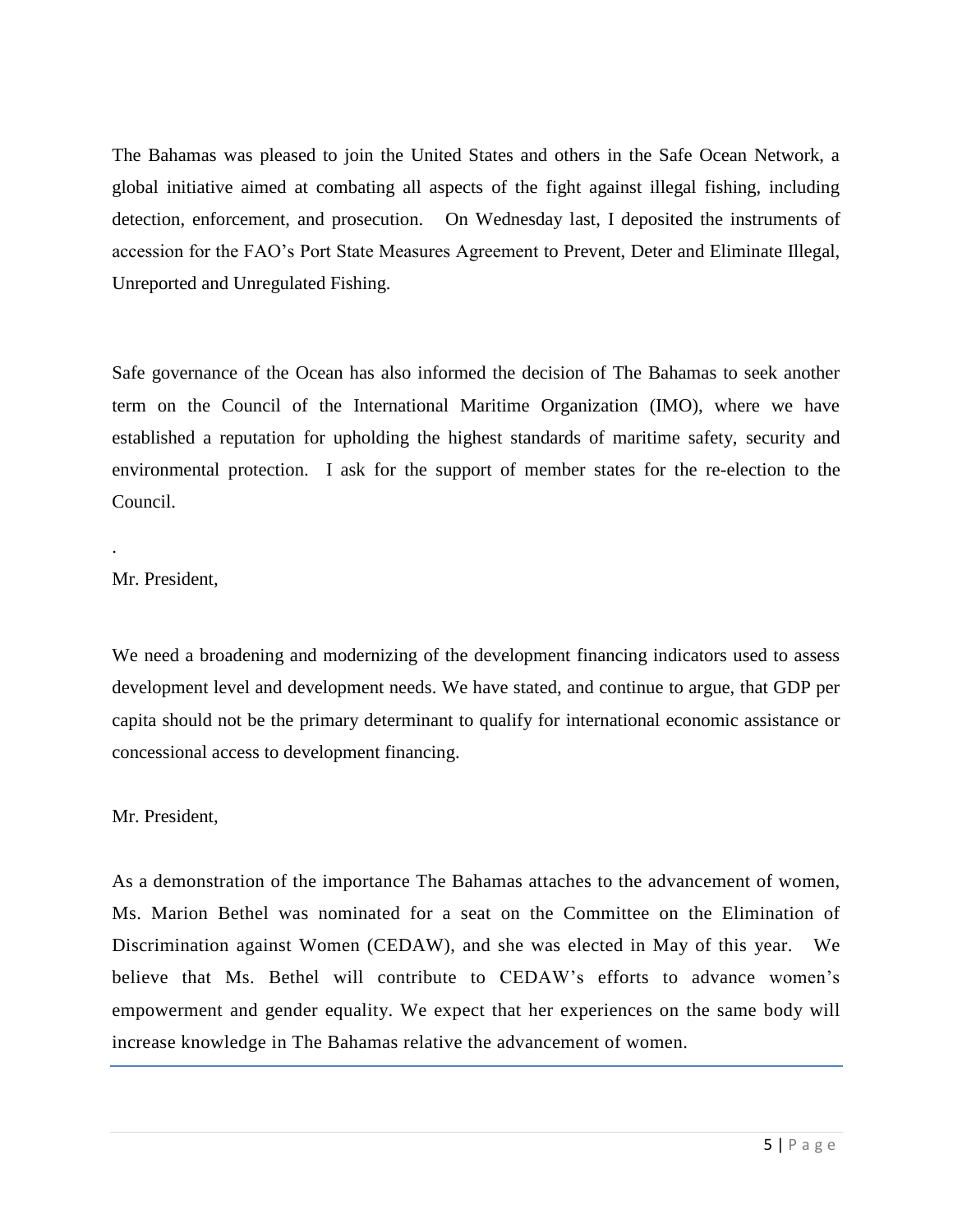Mr. President,

A more vexing problem is how to ensure that young males in our society are going to keep up. In all areas of academics, young males struggle to survive and keep up and prepare for participation in our societies. We have turned our attention now to remedial measures to ensure that they do not fall farther behind. This is within the larger fight for the integration of all young people, men and women, into the formal economy.

#### Mr. President,

I am pleased to announce that The Bahamas is seeking election for membership on the Human Rights Council for the term 2019-2021. I ask for the support of all member states for The Bahamas to be elected to the Council.

#### Mr. President,

Our country of 400,000 souls faces each day incursions from Haiti and from Cuba by people seeking a better way of life. These incursions are unsustainable and expensive to police and prevent. That is why we work with Cuba and Haiti and the United States, which is the destination of choice on this sensitive and vexing issue.

It is all the more reason why attention must be paid to closer and more normal relations between the United States and Cuba. We will also support the continued call for an end to the economic embargo when the vote comes before the United Nations.

Our country is pleased that elections will be held in Haiti next month. The Bahamas has pledged to provide observers to those elections.

#### Mr. President,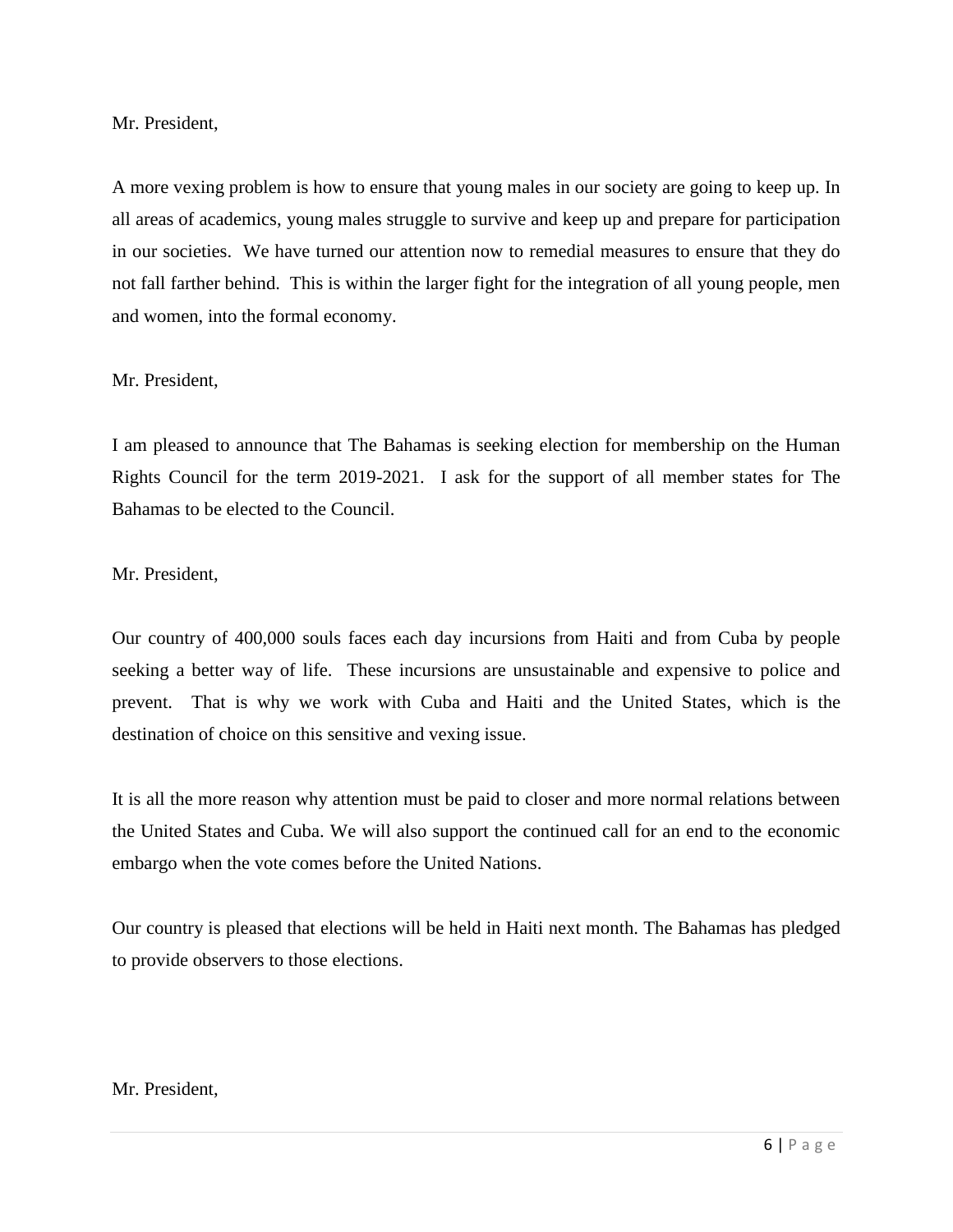We wish to thank the outgoing Secretary General Ban Ki Moon for his leadership and vision and tireless efforts. We thank him for his service and wish him well in the future.

Mr. President,

We are in the midst of the UN Declared International Decade for People of African Descent.

The CARICOM region and The Bahamas are largely an African Diaspora.

During this decade, we have seen a man of African descent become the head of the most powerful country in the world.

Thousands of Bahamians and peoples across the Caribbean took pride in that example of his success. We wish him well as he demits office.

There was a picture once of a little black boy in the Oval Office of the United States and the President is bending down and allowing the boy to touch the President's hair. The little boy, it seems, wanted to be sure that someone like him, with hair like him, was actually the President of the United States.

That is the background against which people of African descent endure negatives all around.

Thousands of little black boys and girls in The Bahamas took their affirmations from the US President's success. The shootings by police officers now in the public domain in the United States must not be allowed to damage that image of his country.

We think it is imperative for our closest neighbour to understand in this decade of people of African descent, it must do the right thing.

Mr. President,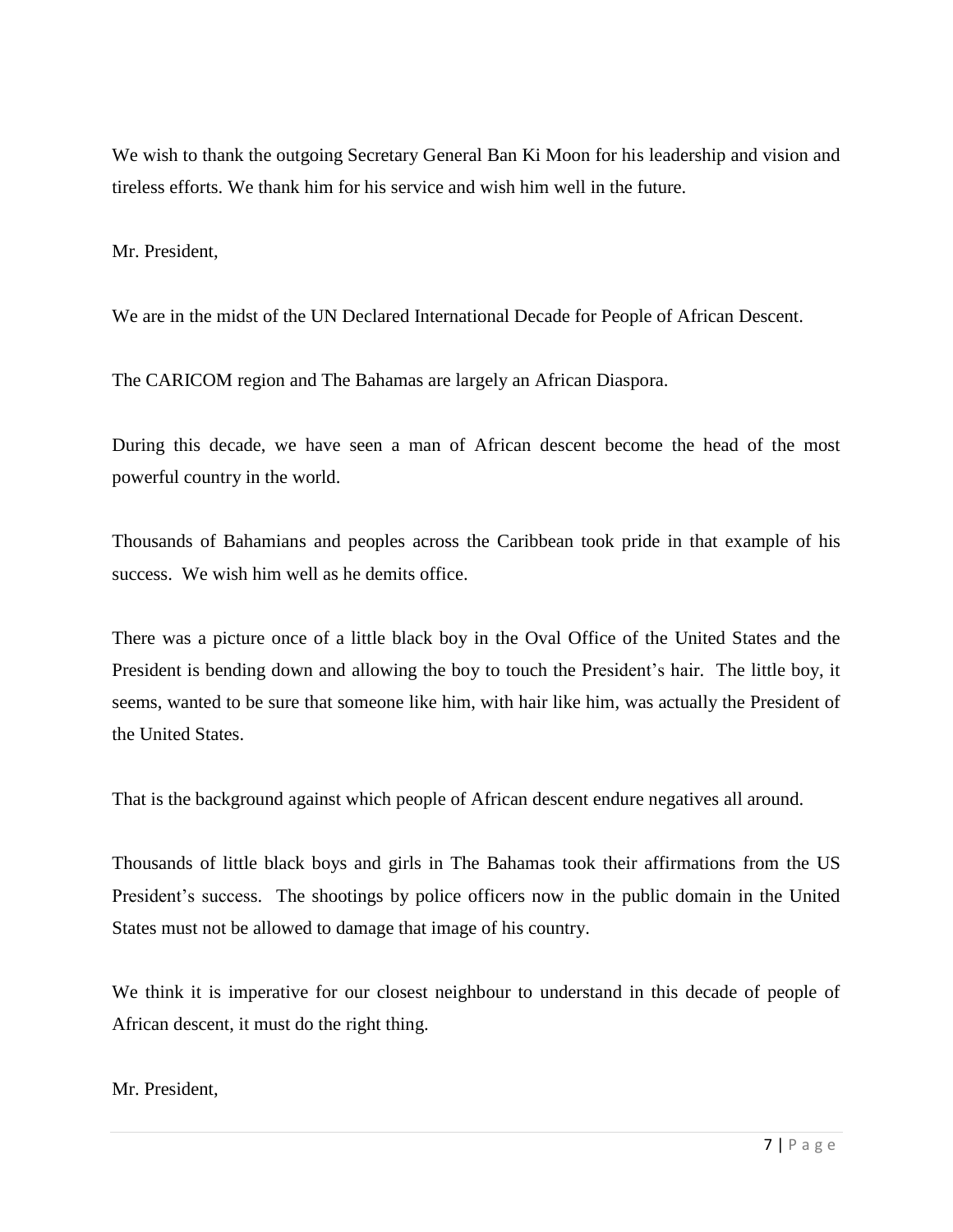The US President affirmed that he believes in a liberal democracy. We support that position. All the CARICOM countries are also shining examples, without exception, of liberal democracies: ideological pluralism, capitalist economies, multiparty states, regular elections and independent judiciaries, low levels of institutional corruption and regular public consultations on policies.

This world body then, the developed world which founded these societies, the superintendence of which has fallen to us, has a stake then in ensuring that the societies of the CARICOM region survive. Michael Manley made this point in this same forum many decades ago.

Three successive Popes John Paull II, Benedict and Francis have all decreed that capitalism must operate with a moral conscience.

Our countries all operate within that milieu. The Christian values of tolerance and respect for the sanctity of the individual and for the rule of law abide. Millions of tourists who visit the region can attest to this.

So, I end where I began- on de-risking and the issue of climate change. With all of these attributes in the plus column, why then is so much being done it appears to ignore and undermine the success of these societies who are the shining examples of what the world says that they wish? It is morally perplexing and legally indefensible.

We are small. We have no armies to deploy to impose a result. We cannot force results. To paraphrase an American judge, we have only our voice and with that voice we say: "the moral cry for help is the moral demand for rescue."

The United Nations is where we have a level playing field. It is the appropriate forum to make that case.

This is so whether the issue is banking, financial services, climate change, sustainable development and financing for development, migration or just surviving.